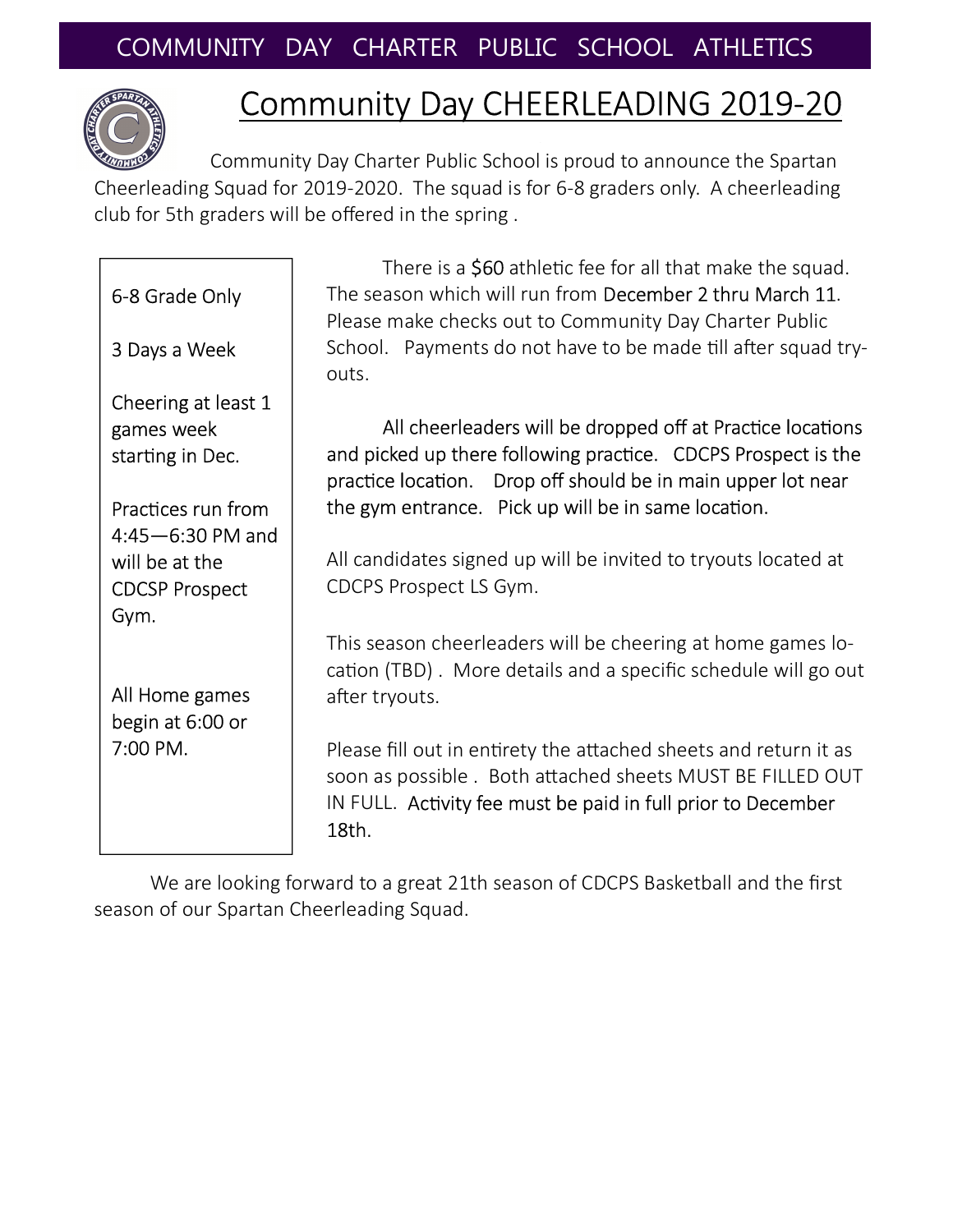## Community Day Charter Public School Cheerleading **Rules and Regulation**

- Players are required to respect coaches, referees, players, and fans.
- Players are expected to be part of a team. Sportsmanship, respect, and effort are expected of every player.
- Students from grades 6-8 are eligible to tryout for CDCPS Cheerleading.
- Players must remain in good academic standing during season. Players grades will be checked weekly. If student is failing to meet classroom standards for that week, they may miss games and practices to make up work.
- Players are required to attend every practice and game. In order to be part of the team and play in games, players must be at practice. If excused reason by coach to miss practice. If there are repeated absences from practice the player may be suspended from team and /or dismissed from the team. Parents will be contacted during this process and asked to work with coaches. Players must be in school to attend and play in practice/games. If there are any Saturday games, the player must be in school on Friday to play.
- Players are expected to give their full effort during games and practice. This effort could directly effect their level of involvement with the squad during games.
- Players are expected to be prepared for each practice and game. Players will be in uniform for each game and have sneakers/practice clothes for practice.
- If a player is without uniform for the game, they must still attend game and sit on bench with their teammates.
- Players are expected to maintain a sense of citizenship during the school day and at practice/games. Players represent the school, their parents, and coaches. If a behavior problem arises players involved may miss practices/games, be suspended from the team, and/or be dismissed from the team.
- Players are required to remain in the gym during practice and games unless accompanied by a coach or parent.
- No gum chewing in gyms.
- No Jewelry is to be worn during practices or games. Includes necklaces, rings, watches, earrings, etc. No one will be allowed to play with jewelry on.
- Uniforms are the sole responsibility of the player when it is given to him/her. A players must replace any uniform that is damaged (outside of a game) or if the uniform is lost during the season.
- No glass bottles in gyms. Water bottles must be plastic.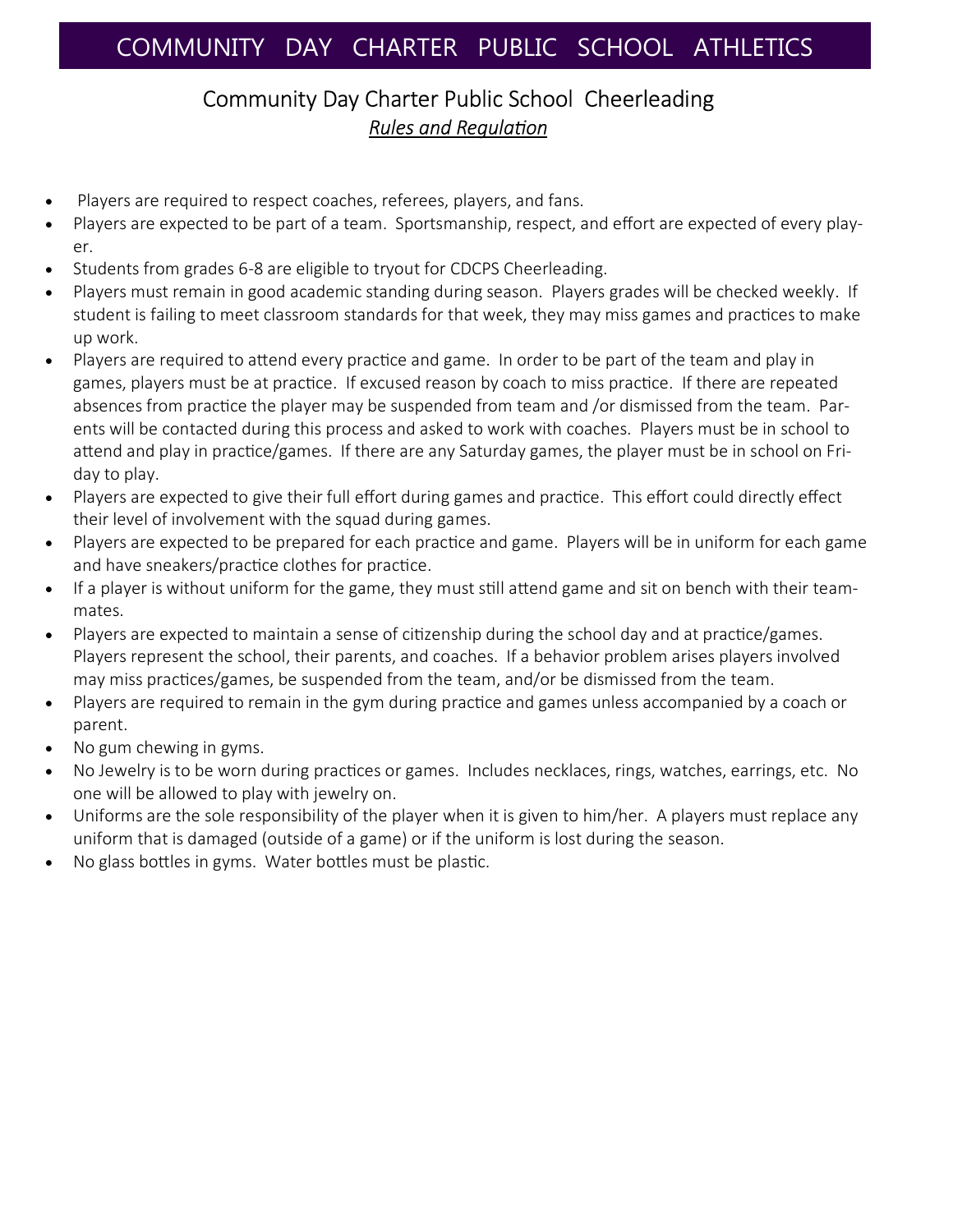## COMMUNITY DAY CHARTER PUBLIC SCHOOL ATHLETICS

CDCPS Athletic Department *Cheerleading Permission Form* 

| Name                            | Grade | Telephone  |
|---------------------------------|-------|------------|
| Address                         |       | Cell phone |
| Parent/Guardian's Name          |       |            |
| <b>Emergency Contact Person</b> |       | Telephone  |
| <b>Family Doctor</b>            |       | Telephone  |
| Family Medical Insurance        |       | Policy No. |

I understand there is an inherent risk in cheerleading and the range of injury can be minor to severe. It is further understood that in case of injury, the school is responsible only for first aid treatment. I do give permission to CDCPS Staff to seek medical attention if such a time warrants. I also understand that all equipment issued is property of the Community Day Charter Public School and is to be returned within 24 hours of the season close or I will assume the current replacement cost. To my knowledge, my son/daughter have not been treated for any pre-existing medical condition that could be aggravated by participating in interscholastic athletics.

I/We also give permission for my/our child to be transported to and from any athletic event. I understand the department policy will be to provide transportation by school bus or van, but in the event a bus or van is not available, private transportation may need to be used. These vehicles will be driven by responsible adults (parents of athletes or coaches), and they cannot be held responsible for any accident or injury that might occur.

In addition, we acknowledge that Community Day Charter Public School does not always provide transportation to all games/practices and therefore, I may be required to arrange for transportation.

I/We are aware all athletes must meet all academic and behavioral requirements of CDCPS to remain in good standing on CDCPS teams. Any student that does not meet those requirements may be suspended from practices and games due to not meeting those requirements. In certain situations, dismissal from the team could result.

Finally, I am aware that the athletic fee for the entire 201-2020 season including is  $$60.00$ . Payment must be made in full by December 18th.

I have read the above requirements and the Cheerleading Information provided, understand and agree to their terms and will help my son/daughter to carry out his/her responsibilities as a CDCPS student/athlete.

has my permission to participate in Cheerleading for the 2019-2020 season and I agree to all of the above requirements.